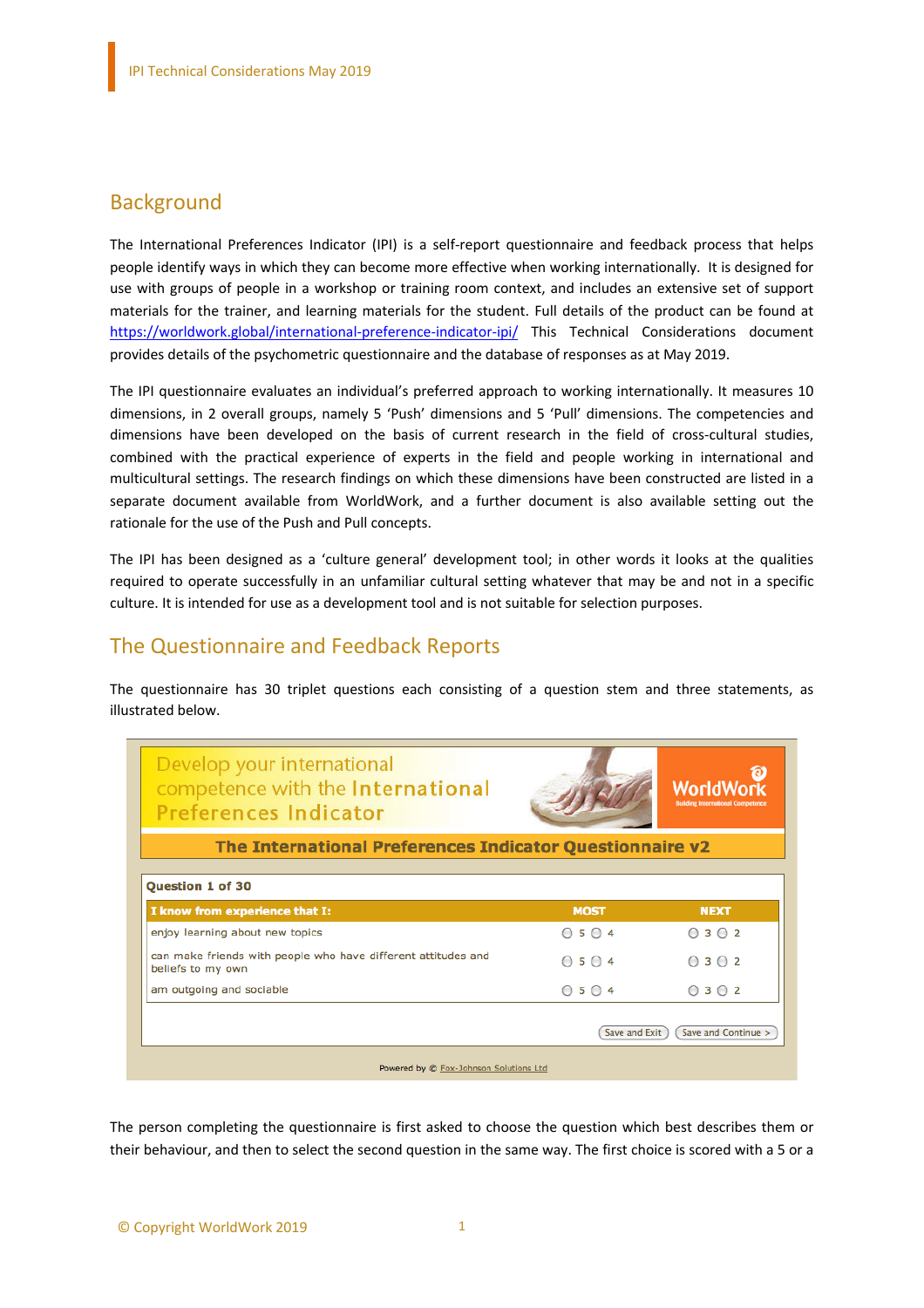4 depending on how accurate they think it is, and in the same way the second is scored with a 3 or 4. The third choice is left un-scored. There are approximately 10 questions that load onto each of the 22 dimensions.

The individual's responses to the questionnaire are summarised in a Personal Feedback Report (PFP), which gives scores for each of the 10 dimensions, for Push and Pull and also for 5 International Styles. The Push and Pull scores are calculated by adding together scores for the 5 included dimensions. The International Styles are each a combination of one Push score and one Pull score, and these are shown in the PFP in a graphical Format. All the scores in the PFP are normed.

#### The Norm Base

As at May 2019 the norm base consisted of information from 4037 IPI questionnaires. 96 different nationalities are represented in the norm base, with the largest groups being Italians (24%), Germans (15%), Swedes (9%) and British (7%). A detailed analysis of the national make-up of the database is shown in Appendix A.

The age profile of respondents is shown in Appendix B.

64% of respondents were male and 36% were female.

46% of respondents had lived abroad for 6 months or more since the age of 18.

#### Reliability

The 'Reliability' of a questionnaire is a quantification of how consistently it measures the constructs it seeks to evaluate. If responses are influenced too much by the mood of the respondent or the circumstances in which the questionnaire is completed, then the questionnaire cannot be measuring anything of substance. There are two recognised ways of measuring Reliability, namely 1) Internal Consistency and 2) Test-Retest.

Internal consistency compares the responses given during the completion of the questionnaire. It is essentially about the consistency with which respondents endorse items from the same dimension as being like them. In a non-forced choice questionnaire (e.g. a Likert scale where a respondent is asked to respond on a 1-5 scale) the respondent could choose 5 every time an item relating to the scale occurs. This will result in a high internal consistency co-efficient. However, in a forced-choice questionnaire, the respondent's choices will be affected by the items they are compared with. This can have the effect of lowering the reported reliability of the scales. It is for this reason that many forced choice questionnaires do not report internal consistency coefficients at all, preferring test-retest coefficients instead. However, as no test-retests have yet been carried out on the IPI we are reporting the results of the Internal Consistency. The table in Appendix C gives the results for the internal consistency measure of Reliability (namely the Cronbach's alpha test) using the whole database as at April 2012. In normative personality questionnaire construction it is generally accepted that internal consistency coefficients should exceed 0.7. Personality questionnaires are expected to meet this standard because they are supposed to represent traits that are stable over different situations. The IPI, however, focuses on behaviour, not personality. In this instance behaviour will be affected by the interplay of underlying personality traits and contextual variables, so that it may be expected that there will be more variation due to situational contexts than with personality measures. Once again this can have the effect of lowering reliability coefficients.

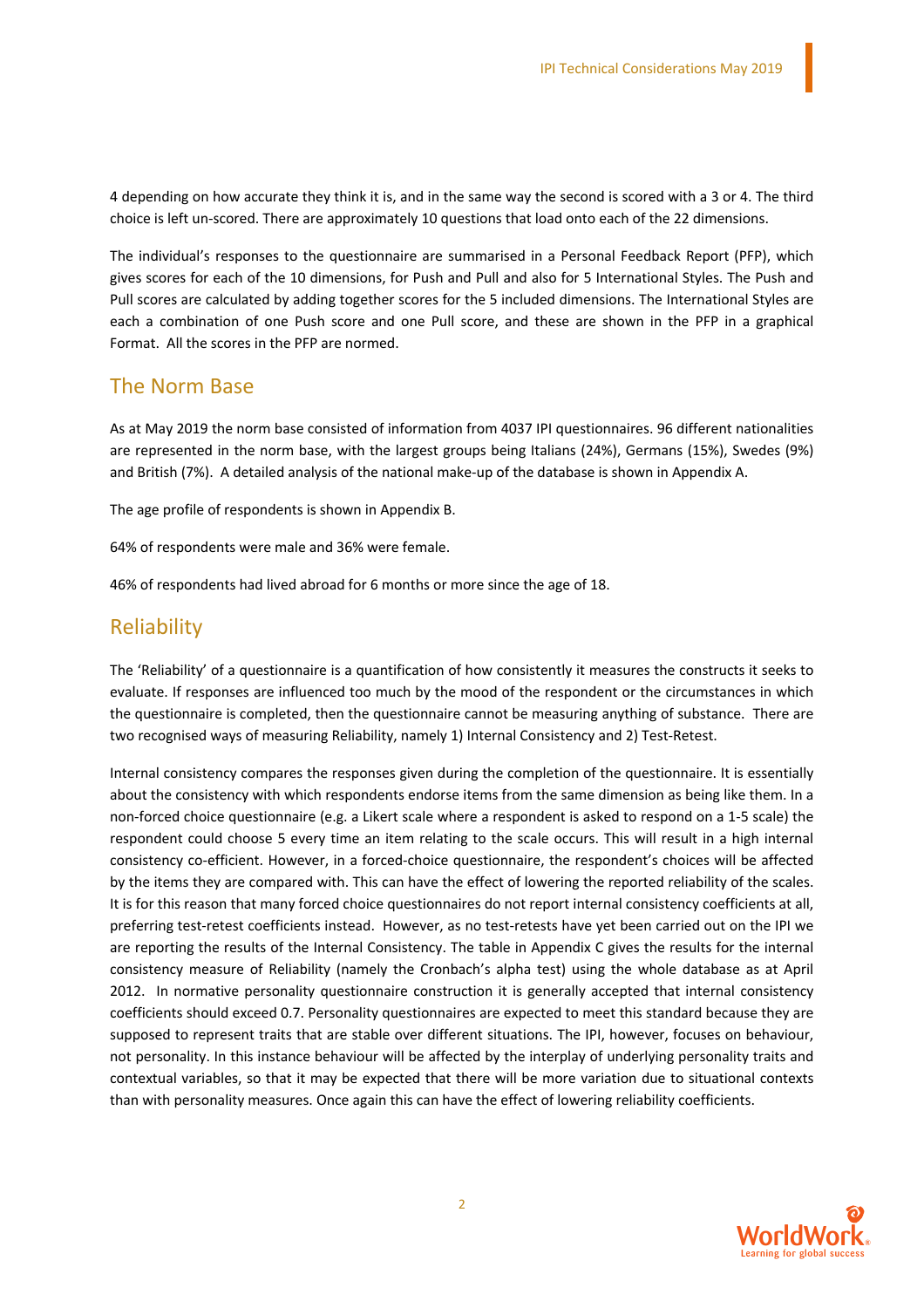Test-retests of the IPI will be carried out as soon as suitable opportunities can be created in which the necessary experimental conditions can be met.

#### Validity

No validation studies for the IPI have been carried out yet, but WorldWork Ltd would be happy to work with any organisation that would be interested in establishing validity in relation to specific contexts where they would like to use the IPI.

#### Inter-Dimensional Correlations

Appendix D shows the correlations between the 10 different dimensions represented in the IPI. This analysis was carried out using the whole database as at May 2019, and the correlations use the Pearson's correlation coefficient based on a two tailed-test.

In an ideal test, all the dimensions should be independent and no dimension should be closely correlated with any other. Correlations above 0.3 have been highlighted in the table by reversing out the text in white on a black background. These show where there is an interesting level of correlation between the dimensions, and licensed consultants will be able to understand and interpret these relationships. For example, the highest level of inter-dimensional correlation is between the two dimensions 'Inner Purpose' and 'Focus on Goals'. This indicates that the concepts underlying these two dimensions may be very similar.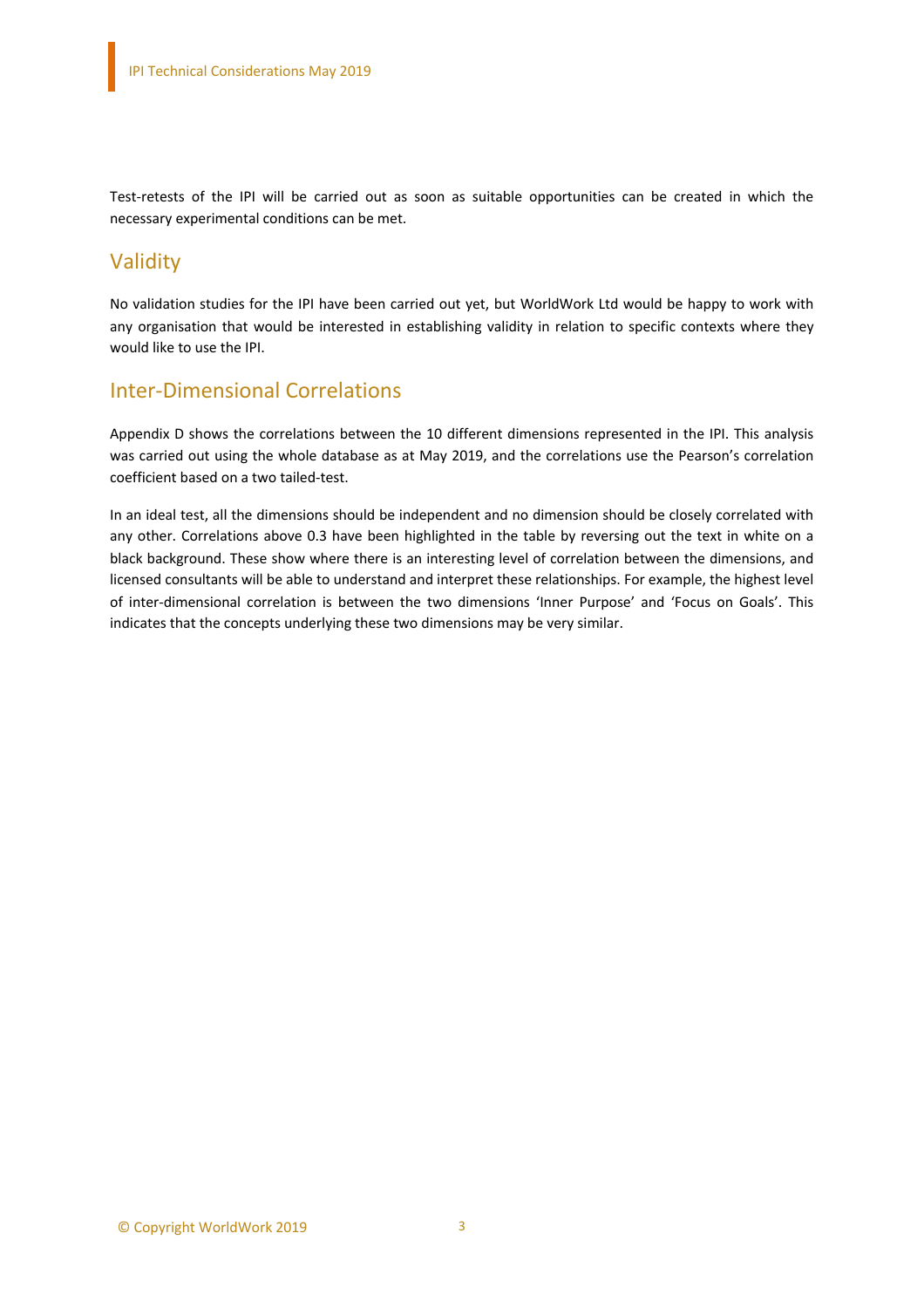

# Analysis of the International Preferences Indicator Database by Nationality

| Nationality      | Percent |
|------------------|---------|
| Italian          | 26.79   |
| German           | 16.58   |
| Swede            | 9.93    |
| <b>British</b>   | 7.85    |
| American         | 5.82    |
| Belgian          | 5.45    |
| French           | 5.04    |
| Dutch            | 4.67    |
| Chinese          | 3.84    |
| Indian           | 2.64    |
| Spaniard         | 2.62    |
| <b>Brazilian</b> | 1.70    |
| Austrian         | 1.42    |
| Singaporean      | 1.31    |
| Pole             | 1.14    |
| Finn             | 1.06    |
| Australian       | 0.75    |
| Romanian         | 0.70    |
| Russian          | 0.70    |
| Total            | 100.00  |

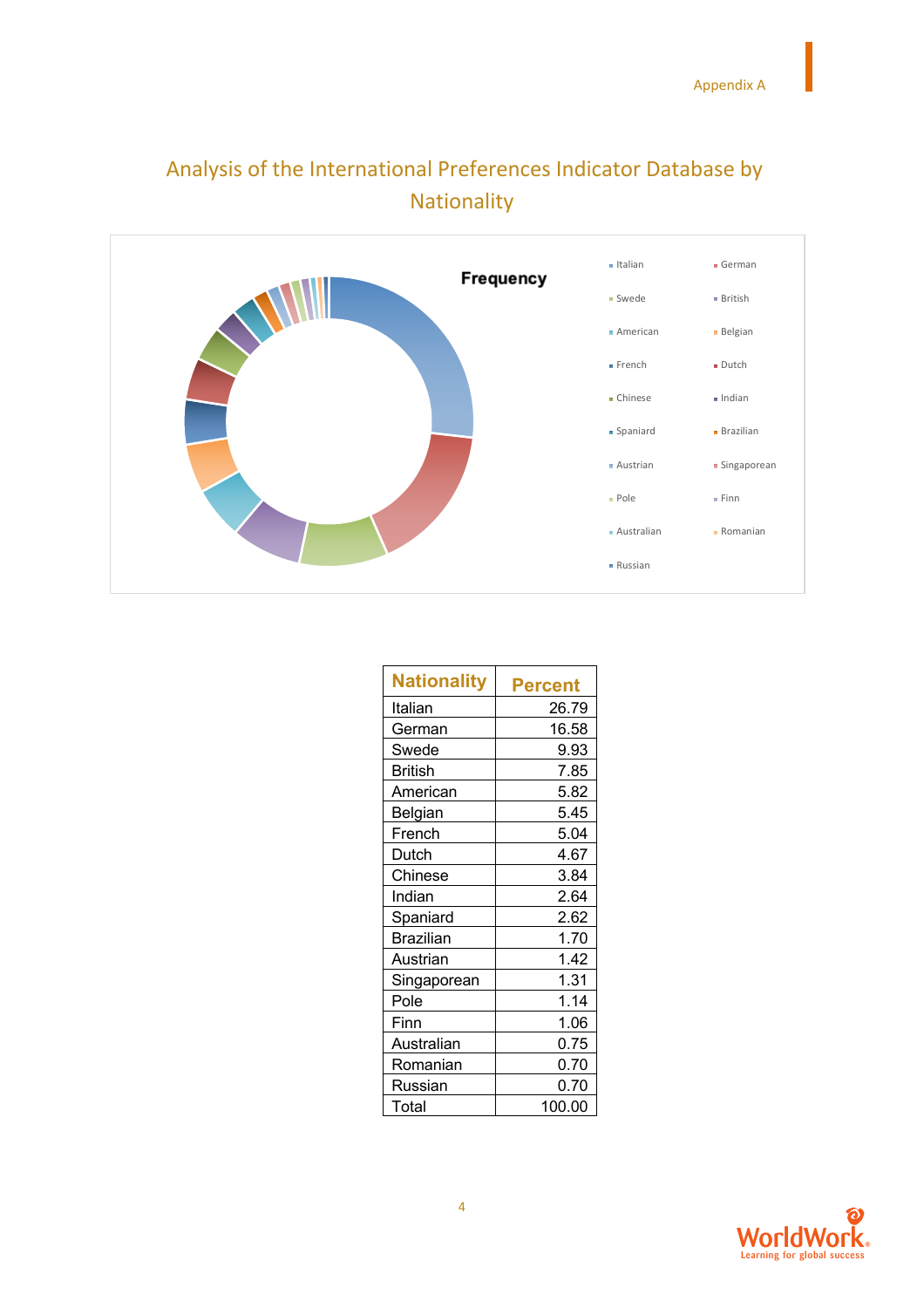

# Analysis of the International Preferences Indicator (IPI) Database by Age

| Age Range   | Percent |  |  |  |
|-------------|---------|--|--|--|
| Unspecified | 0.1     |  |  |  |
| $20 - 29$   | 26.4    |  |  |  |
| 30-39       | 32.6    |  |  |  |
| $40 - 49$   | 28.8    |  |  |  |
| 50-59       | 10.6    |  |  |  |
| 60-69       | 1.4     |  |  |  |
| 70 or over  | 0.1     |  |  |  |
| Under 20    | 0.1     |  |  |  |
| Total       | 100     |  |  |  |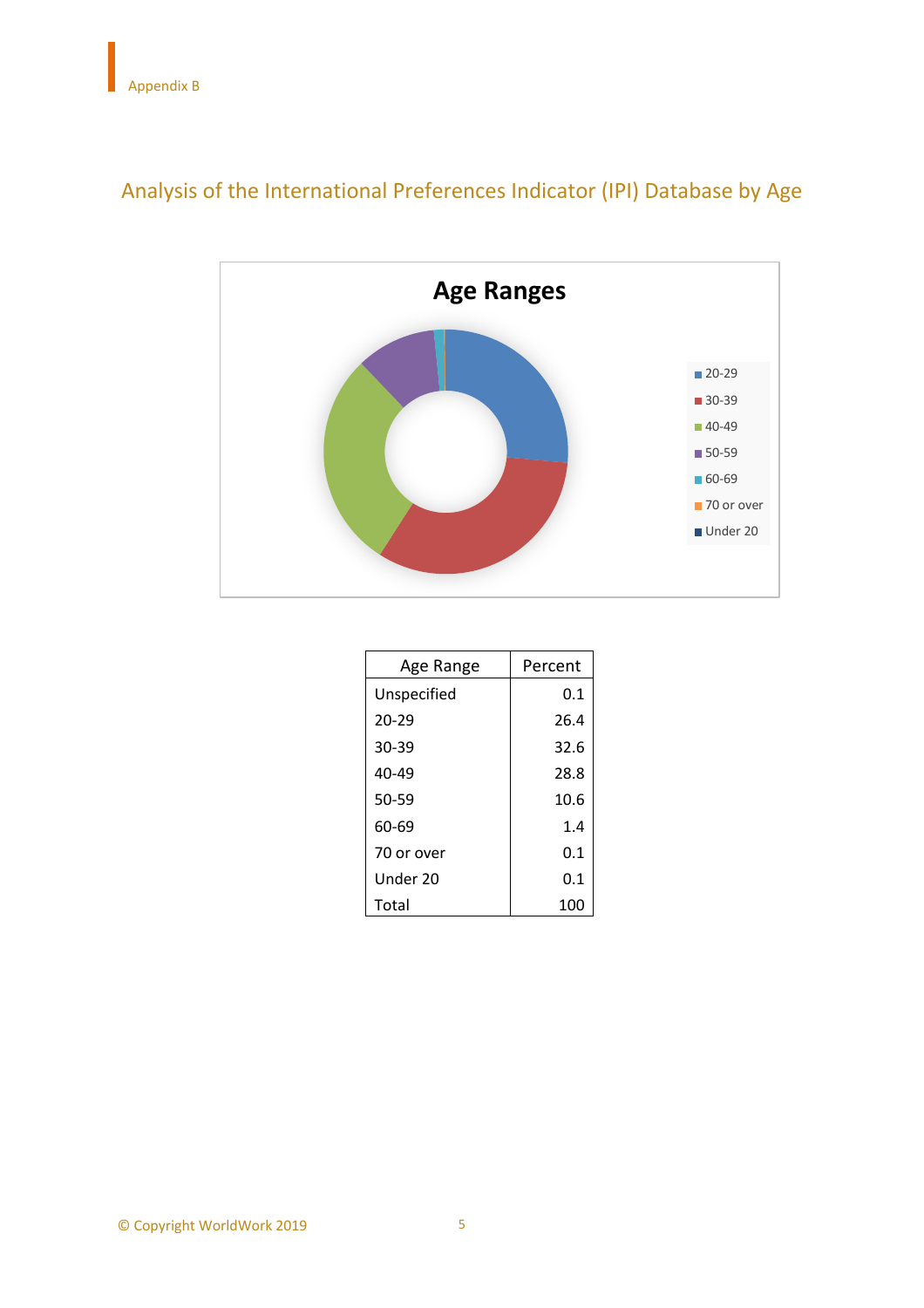# Reliability of the International Preferences Indicator (IPI) Dimensions

|      |                            | Chronberg's<br>Alpha |  |  |  |
|------|----------------------------|----------------------|--|--|--|
|      | Inner Purpose              | 0.52                 |  |  |  |
|      | Spirit of Adventure        | 0.65                 |  |  |  |
| Push | Resilience                 | 0.40                 |  |  |  |
|      | Focus on Goals             | 0.73                 |  |  |  |
|      | <b>Exposing Intentions</b> | 0.52                 |  |  |  |
|      |                            |                      |  |  |  |
|      | Flexible Behaviour         | 0.65                 |  |  |  |
|      | <b>Welcoming Strangers</b> | 0.64                 |  |  |  |
| 悥    | Acceptance                 | 0.50                 |  |  |  |
|      | New Thinking               | 0.56                 |  |  |  |
|      | Attuned                    | 0.65                 |  |  |  |